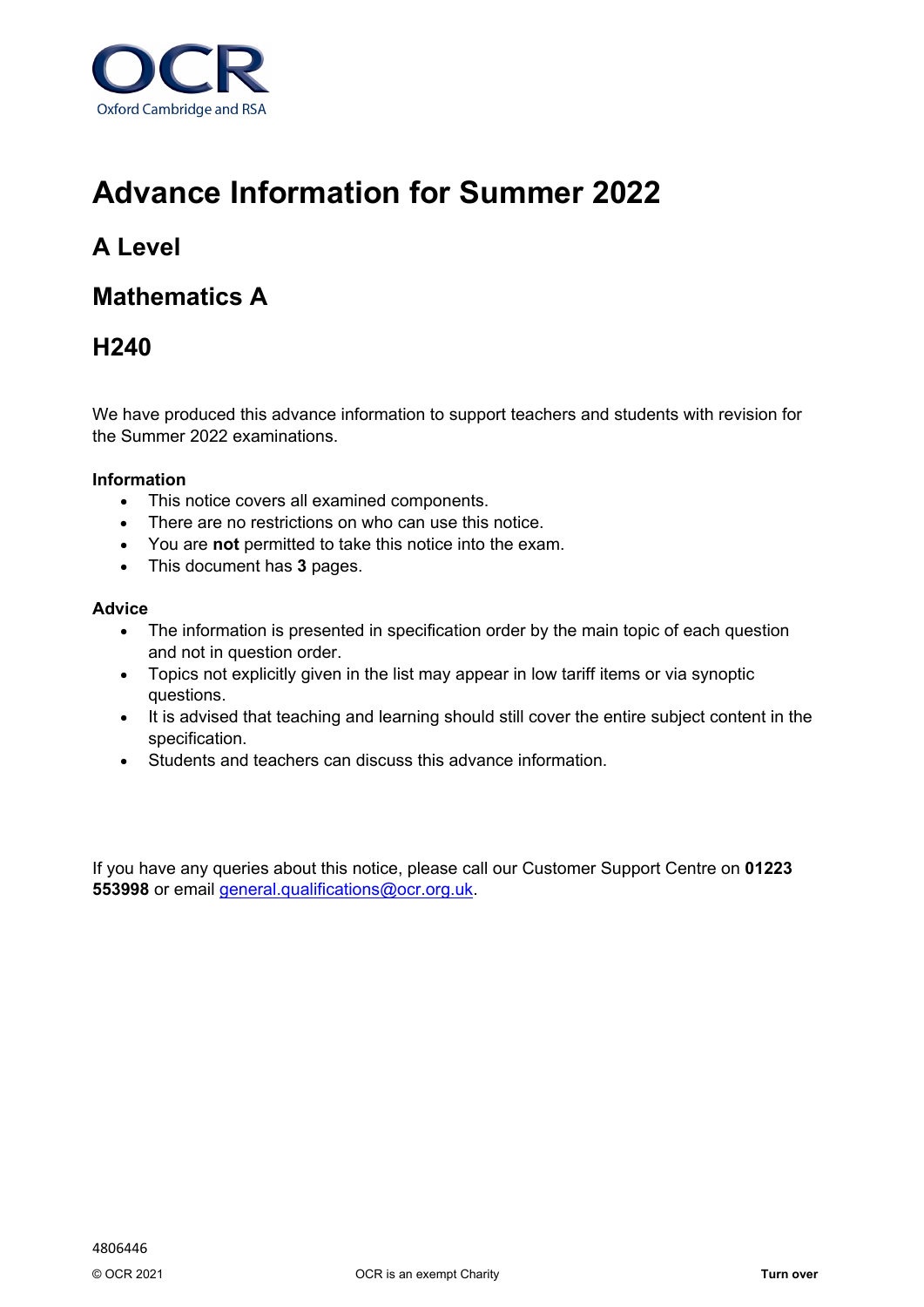#### **H240/01 Pure Mathematics**

- Proof
- Quadratic equations and inequalities
- Investigation of curves; polynomial and trigonometric functions
- Transformations; exponential functions and logarithms
- Parametric equations; coordinate geometry
- Binomial expansions
- Exponential decay
- Implicit differentiation
- Integration by substitution
- Solving differential equations; exponential functions and logarithms
- Numerical methods; circles; trigonometric equations
- Trapezium rule

### **H240/02 Pure Mathematics with Statistics**

#### **Pure Mathematics**

- Proof
- Solving equations; algebra techniques
- Functions
- Sequences and series
- Differentiation; investigation of curves
- Integration techniques; trigonometric functions
- Solving differential equations
- Vectors and geometry

#### **Statistics**

- Data representation; measures of location and central tendency
- Probability; conditional probability; Venn diagram
- Normal distribution; data representation
- Hypothesis test: binomial distribution
- Hypothesis test: normal distribution